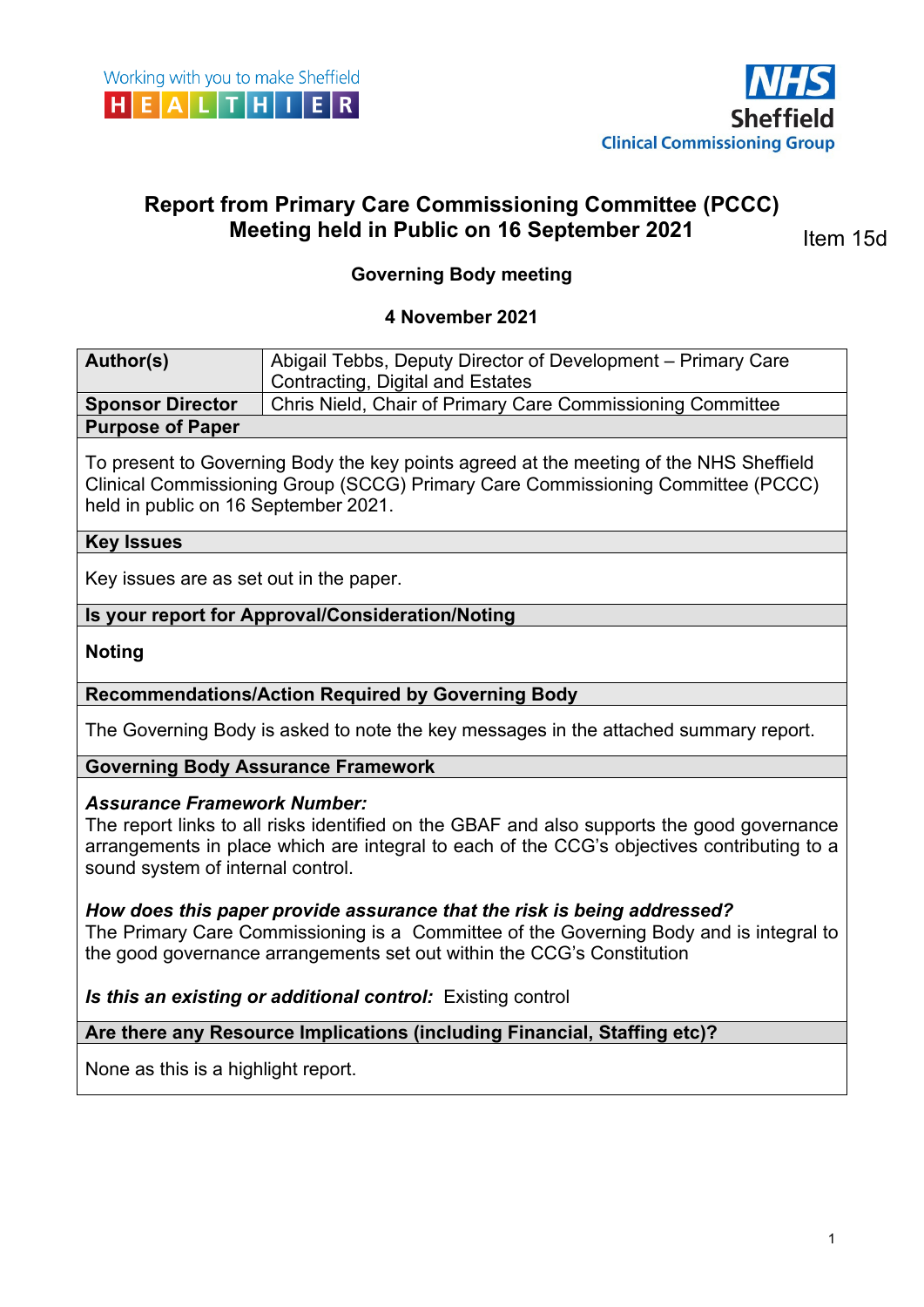# **Have you carried out an Equality Impact Assessment and is it attached?**

Not applicable as this is a highlight report.

*Have you involved patients, carers and the public in the preparation of the report?* 

Not applicable as this is a highlight report.